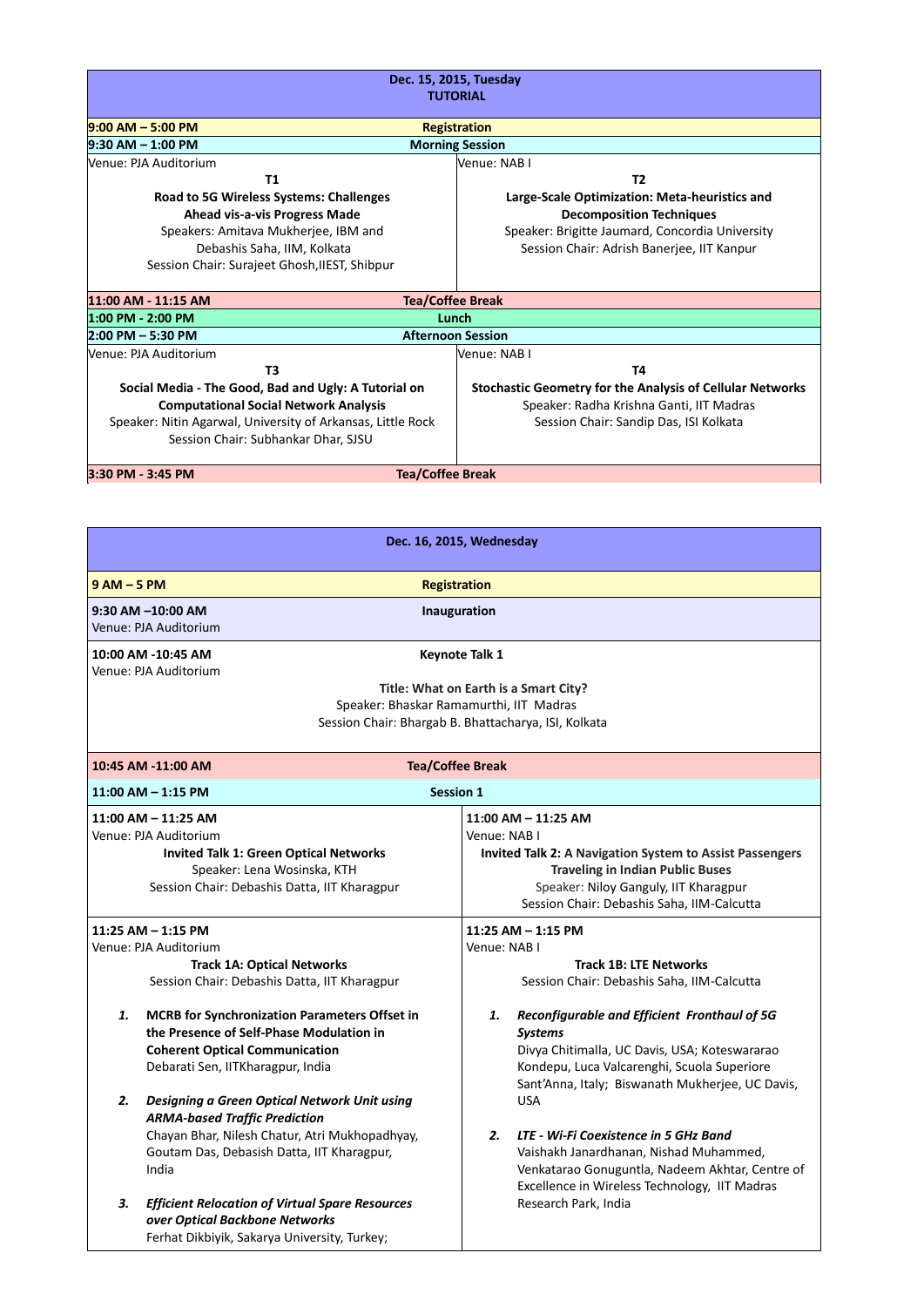| 4.<br>5.<br>6. | Biswanath Mukherjee, University of California,<br>Davis, USA<br>A Heuristic Algorithm for Network<br><b>Optimization of OTN over DWDM Network</b><br>Govardan C, Sri Krishna Chaitanya K, Krishna<br>Kumar Naik B, Shreesha Rao D S, Jagadeesh C,<br>Gowrishankar R and Siva Sankara Sai S, Sri<br>Sathya Sai Institute of Higher Learning, India;<br>Prabhat Behere, Bhyri Sai Kishore, Cisco Systems<br>Pvt. Ltd., India<br>A Cost-efficient Protection Scheme for Service<br>Recovery against Single Shared-risk Link Group<br>Failure in Long-reach Passive Optical Network<br>Jitendra Gupta, Aneek Adhya, IIT Patna, India<br><b>Benefits of Sliceable Photonic based</b><br>Transponders in Metro Networks (Short Paper)<br>Sourav Das, Onur Turcku, Anuj Malik, Pravin<br>Mahajan, Biao Lu, Infinera Corporation, USA | NeSen - A Tool for Measuring Link Quality and<br>3.<br><b>Stability of Heterogeneous Cellular Network</b><br>Rakesh kumar Mishra, Rashmikiran Pandey, F.G.I.E.T,<br>India; Nabendu Chaki, Sankhayan Choudhury,<br>University of Calcutta, India<br>4.<br>Techno-Economic Assessment of the Potential for<br>LTE based 4G Mobile Services in Rural India<br>Ashutosh Jha, Debashis Saha, IIM Calcutta, India<br>5.<br>A Resilient Packet Ring based Backhaul for LTE<br><b>Networks that Reduces Handover Latency</b><br>Atri Mukhopadhyay, Goutam Das, IIT Kharagpur,<br>India |
|----------------|-------------------------------------------------------------------------------------------------------------------------------------------------------------------------------------------------------------------------------------------------------------------------------------------------------------------------------------------------------------------------------------------------------------------------------------------------------------------------------------------------------------------------------------------------------------------------------------------------------------------------------------------------------------------------------------------------------------------------------------------------------------------------------------------------------------------------------|--------------------------------------------------------------------------------------------------------------------------------------------------------------------------------------------------------------------------------------------------------------------------------------------------------------------------------------------------------------------------------------------------------------------------------------------------------------------------------------------------------------------------------------------------------------------------------|
|                |                                                                                                                                                                                                                                                                                                                                                                                                                                                                                                                                                                                                                                                                                                                                                                                                                               |                                                                                                                                                                                                                                                                                                                                                                                                                                                                                                                                                                                |
|                | Lunch<br>$1:15$ PM $- 2:15$ PM                                                                                                                                                                                                                                                                                                                                                                                                                                                                                                                                                                                                                                                                                                                                                                                                |                                                                                                                                                                                                                                                                                                                                                                                                                                                                                                                                                                                |
|                | Panel 1<br>$2:15$ PM $-3:15$ PM<br>Venue: PJA Auditorium<br>Title: On Developing Smart Cities: Socio-Technological Challenges and Opportunitie<br>Panelists: Debashis Sen (Principal Secretary, Urban Development in West Bengal), Vijayakumar Kabbin (Wipro),<br>Prasant Misra (Robert Bosch Centre for Cyber Physical Systems), Deepak Kataria (IP Junction), Balamurali P (TCS)<br>Panel moderator: Mukesh Taneja , Cisco<br>$3:15$ PM $-$ 4:00 PM<br><b>Keynote Talk 2</b>                                                                                                                                                                                                                                                                                                                                                |                                                                                                                                                                                                                                                                                                                                                                                                                                                                                                                                                                                |
|                | Venue: PJA Auditorium                                                                                                                                                                                                                                                                                                                                                                                                                                                                                                                                                                                                                                                                                                                                                                                                         |                                                                                                                                                                                                                                                                                                                                                                                                                                                                                                                                                                                |
|                | Title: LTE License Assisted Access (LAA) - way forward for 5G<br>Speaker: Anantha Simha, TCS                                                                                                                                                                                                                                                                                                                                                                                                                                                                                                                                                                                                                                                                                                                                  |                                                                                                                                                                                                                                                                                                                                                                                                                                                                                                                                                                                |
|                | Session Chair: Amitava Mukherjee, IBM                                                                                                                                                                                                                                                                                                                                                                                                                                                                                                                                                                                                                                                                                                                                                                                         |                                                                                                                                                                                                                                                                                                                                                                                                                                                                                                                                                                                |
|                | 4:00 PM $-$ 4:15 PM<br><b>Tea/Coffee Break</b>                                                                                                                                                                                                                                                                                                                                                                                                                                                                                                                                                                                                                                                                                                                                                                                |                                                                                                                                                                                                                                                                                                                                                                                                                                                                                                                                                                                |
|                | $4:15$ PM $-6:00$ PM<br><b>Session 2</b>                                                                                                                                                                                                                                                                                                                                                                                                                                                                                                                                                                                                                                                                                                                                                                                      |                                                                                                                                                                                                                                                                                                                                                                                                                                                                                                                                                                                |
|                | Venue: PJA Auditorium                                                                                                                                                                                                                                                                                                                                                                                                                                                                                                                                                                                                                                                                                                                                                                                                         | Venue: NAB I                                                                                                                                                                                                                                                                                                                                                                                                                                                                                                                                                                   |
| 1.<br>2.       | <b>Track 2A: ICN and Smart Grid</b><br>Session Chair: Santosh Biswas, IIT Guwahati<br>A Generic Delay Tolerant Routing Strategy for<br><b>Information Centric Networking (ICN)</b><br>Sibendu Paul, Bitan Banerjee, Rajdeep Das, Amitava<br>Mukherjee, Mrinal Kanti Naskar, Jadavpur University,<br>India<br>Assessment of Power System Stability using Reduced-                                                                                                                                                                                                                                                                                                                                                                                                                                                              | Track 2B: Cognitive Radio<br>Session Chair: Swades De, IIT Delhi<br><b>Distributed Spectrum Monitoring and</b><br>1.<br>Surveillance using a Cognitive Radio based<br>Testbed<br>Oluwaseyi Omotere, Wasiu Oduola, Nan Zou,<br>Xiangfang Li, Lijun Qian, Prairie View A&M<br>University, USA; Deepak Kataria, IP Junction<br>Inc., USA                                                                                                                                                                                                                                          |
|                | Rate Synchrophasor Data<br>Sharda Tripathi, Swades De, IIT Delhi, India                                                                                                                                                                                                                                                                                                                                                                                                                                                                                                                                                                                                                                                                                                                                                       | 2.<br><b>Secondary Throughput in Underlay</b><br><b>Cognitive Radio Network with Imperfect CSI</b>                                                                                                                                                                                                                                                                                                                                                                                                                                                                             |
| З.             | <b>Game-theoretic Green Electric Vehicle Energy</b><br><b>Networks Management in Smart Grid</b><br>Ayan Mondal, Sudip Misra, IIT Kharagpur, India                                                                                                                                                                                                                                                                                                                                                                                                                                                                                                                                                                                                                                                                             | and Energy Harvesting Relay<br>Binod Prasad, Sanjay Dhar Roy, Sumit Kundu,<br>NIT Durgapur, India                                                                                                                                                                                                                                                                                                                                                                                                                                                                              |
| 4.             | <b>EEOA: Improving Energy Efficiency of Mobile Cloudlets</b><br><b>Using Efficient Offloading Approach</b><br>Chhabi Rani Panigrahi, Bibudhendu Pati, Mayank<br>Tiwary, Joy Lal Sarkar, C. V. Raman College of<br>Engineering, India                                                                                                                                                                                                                                                                                                                                                                                                                                                                                                                                                                                          | 3.<br>On Optimal Sensing Time and Power<br><b>Allocation for Energy Efficient Cooperative</b><br><b>Cognitive Radio Networks</b><br>Subhankar Chatterjee, Santi P. Maity,<br>Tamaghna Acharya, IIEST Shibpur, India                                                                                                                                                                                                                                                                                                                                                            |
| 5.             | Queuing Model-based Optimal Traffic Flow in a Grid<br><b>Network (Short Paper)</b><br>Sayan Sen Sarma, ISI Kolkata, India; Goutam<br>Chakraborty, Iwate Prefectural University, Japan                                                                                                                                                                                                                                                                                                                                                                                                                                                                                                                                                                                                                                         | 4.<br><b>Planning of Dynamic Channel Allocation in</b><br>HetNet under IEEE 1900.4 Framework<br>Ayan Paul, BSNL, India; Mainak Sengupta,<br>Madhubanti Maitra, Jadavpur University, India                                                                                                                                                                                                                                                                                                                                                                                      |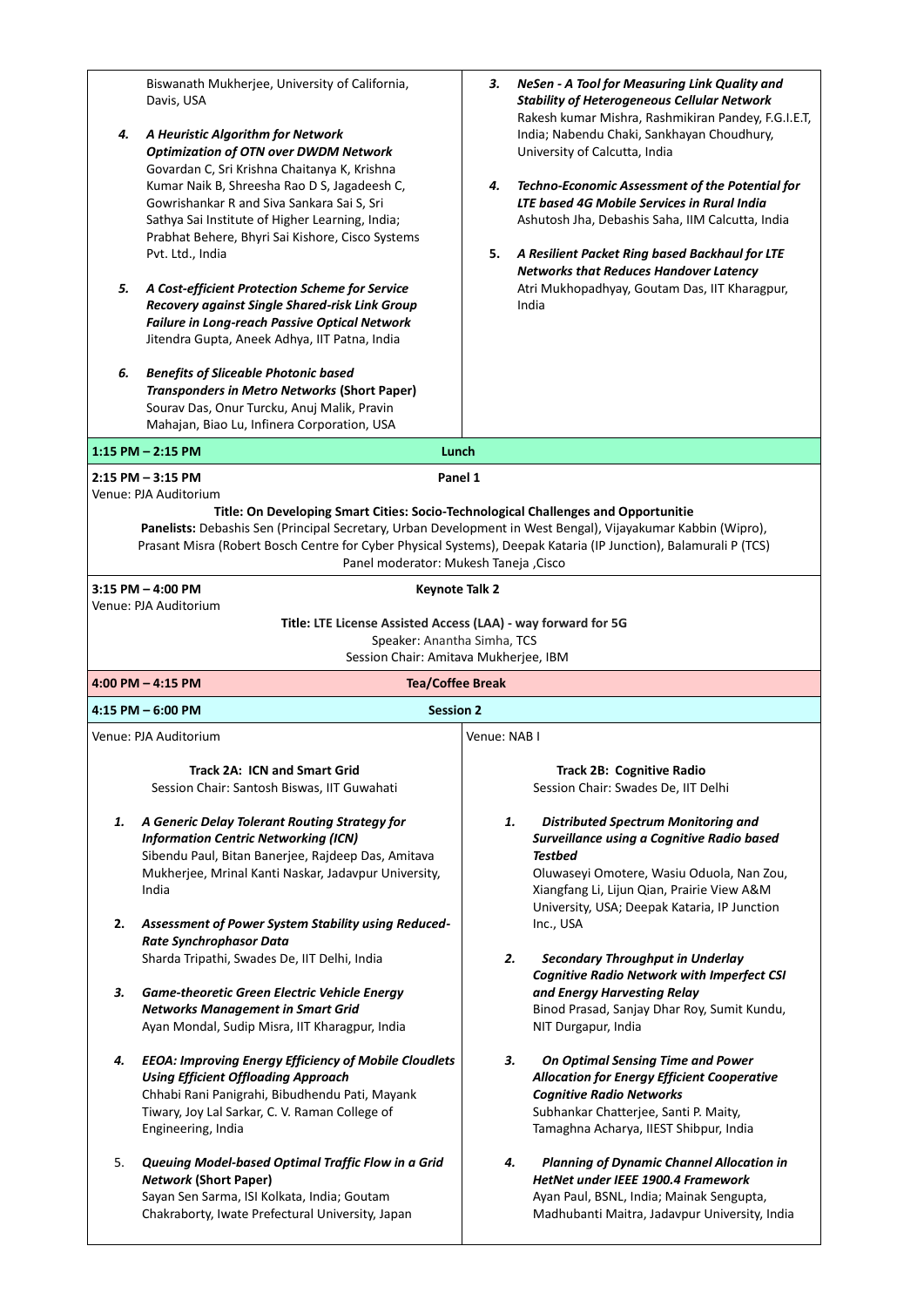|                                                                                                                                                                                                                                                                                                                                                                                    | A Throughput-efficient Cooperative Sensing<br>5.<br><b>And Allocation Model For Cognitive Radio</b><br><b>Networks (Short Paper)</b><br>Sayantan Chowdhury, Puspal Chatterjee,<br>Amitava Mukherjee, Mrinal K. Naskar,<br>Jadavpur University, India                                                                                     |  |
|------------------------------------------------------------------------------------------------------------------------------------------------------------------------------------------------------------------------------------------------------------------------------------------------------------------------------------------------------------------------------------|------------------------------------------------------------------------------------------------------------------------------------------------------------------------------------------------------------------------------------------------------------------------------------------------------------------------------------------|--|
| 6:30 PM - 9:00 PM<br><b>Cultural Program / Welcome Dinner</b>                                                                                                                                                                                                                                                                                                                      |                                                                                                                                                                                                                                                                                                                                          |  |
| Dec. 17, 2015, Thursday                                                                                                                                                                                                                                                                                                                                                            |                                                                                                                                                                                                                                                                                                                                          |  |
| $9:30$ AM $-5$ PM<br><b>Registration</b>                                                                                                                                                                                                                                                                                                                                           |                                                                                                                                                                                                                                                                                                                                          |  |
| <b>Session 3</b><br>$9:30$ AM $- 11:00$ AM                                                                                                                                                                                                                                                                                                                                         |                                                                                                                                                                                                                                                                                                                                          |  |
| Venue: PJA Auditorium                                                                                                                                                                                                                                                                                                                                                              | Venue: NAB I                                                                                                                                                                                                                                                                                                                             |  |
| <b>Track 3A: Network Applications I</b><br>Session Chair: Nabendu Chaki, University of Calcutta                                                                                                                                                                                                                                                                                    | <b>Track 3B: Wireless Sensor Networks</b><br>Session Chair: Rajib K Das, University of Calcutta                                                                                                                                                                                                                                          |  |
| <b>Characterization of Traffic Analysis based Video</b><br>1.<br><b>Stream Source Identification</b><br>Yan Shi, Subir Biswas, Electrical and Computer<br>Engineering, Michigan State University, East<br>Lansing, MI<br>2.<br>Modeling an IP network for Audiovisual                                                                                                              | <b>Energy Efficient and Event Driven Mobility</b><br>1.<br><b>Model in Mobile WSN</b><br>Tathagata Das, Alumnus Software Ltd Salt Lake<br>city Kolkata, India; Sarbani Roy, Department of<br>Computer Science and Engineering Jadavpur<br>University<br>2.<br>Low Latency Event Boundary Detection in<br><b>Wireless Sensor Networks</b> |  |
| <b>Streaming to Improve Double Failure Recovery</b><br>Stephen Pirlot, Eric Gnaedinger, Francis Lepage,<br>Université de Lorraine, CRAN, UMR, France;<br>Stéphen Pirlot, René Kopp, TDF Metz, France                                                                                                                                                                               | Srabani Kundu, Guru Nanak Institute of<br>Technology, Kolkata, India<br>Low-Overhead Image Compression in WMSN for<br>3.                                                                                                                                                                                                                 |  |
| з.<br><b>SRAM Based Longest Prefix Matching Approach</b><br>for Multigigabit IP Processing<br>Sanchita Saha Ray, Dept. of Information<br>Technology, St. Thomas' College of Engineering<br>&Technology, Khidderpore, Kolkata, India;<br>Surajeet Ghosh, Dept. of Computer Science<br>&Technology, Indian Institute of Engineering<br>Science & Technology, Shibpur, Howrah, India; | <b>Post Disaster Situation Analysis</b><br>Rajib Banerjee, Dept. of Electronics and<br>Communication Engineering Dr. B.C. Roy<br>Engineering College Durgapur, India; Sipra Das Bit,<br>Dept. of Computer Science and<br>Technology Indian Institute of Engineering Science<br>and Technology Shibpur, India                             |  |
| Bhaskar Sardar, Dept. of Information Technology,<br>Jadavpur University, Kolkata, India                                                                                                                                                                                                                                                                                            | <b>Coverage Area Maximization by Heterogeneous</b><br>4.<br>Sensor Nodes With Minimum Displacement in<br><b>Mobile Networks</b>                                                                                                                                                                                                          |  |
| A Framework for Energy Efficient and Flexible<br>4.<br><b>Offloading Scheme for Handhel Devices</b><br>Biswajit Patra, Sarbani Roy, Chandreyee<br>Chowdhury, Department of Computer Science<br>and Engineering Jadavpur University, Kolkata,<br>India                                                                                                                              | Dibakar Saha, Advanced Computing and<br>Microelectronics Unit, Indian Statistical Institute,<br>Kolkata, India; Avirup Das, Department of Radio<br>physics and Electronics, University of Calcutta,<br>Kolkata, India                                                                                                                    |  |
| 11:00 AM - 11:15 AM<br><b>Tea/Coffee Break</b>                                                                                                                                                                                                                                                                                                                                     |                                                                                                                                                                                                                                                                                                                                          |  |
| 11:15 AM - 12:00 PM<br>Venue: PJA Auditorium                                                                                                                                                                                                                                                                                                                                       | Keynote Talk 3                                                                                                                                                                                                                                                                                                                           |  |
| Title: Optical Access Networks - Technology and Challenges in Indian Markets<br>Speaker: Bharat Dave, Alphion Corp.<br>Session Chair: Aneek Adhya, IIT Patna                                                                                                                                                                                                                       |                                                                                                                                                                                                                                                                                                                                          |  |
| 12:00 PM - 12:45 PM<br><b>Keynote Talk 4</b><br>Venue: PJA Auditorium                                                                                                                                                                                                                                                                                                              |                                                                                                                                                                                                                                                                                                                                          |  |
| Title: Network Transformation in the Cloud Era<br>Speaker: Utkarsh Rai, Infinera<br>Session Chair: Sudip Misra, IIT Kharagpur                                                                                                                                                                                                                                                      |                                                                                                                                                                                                                                                                                                                                          |  |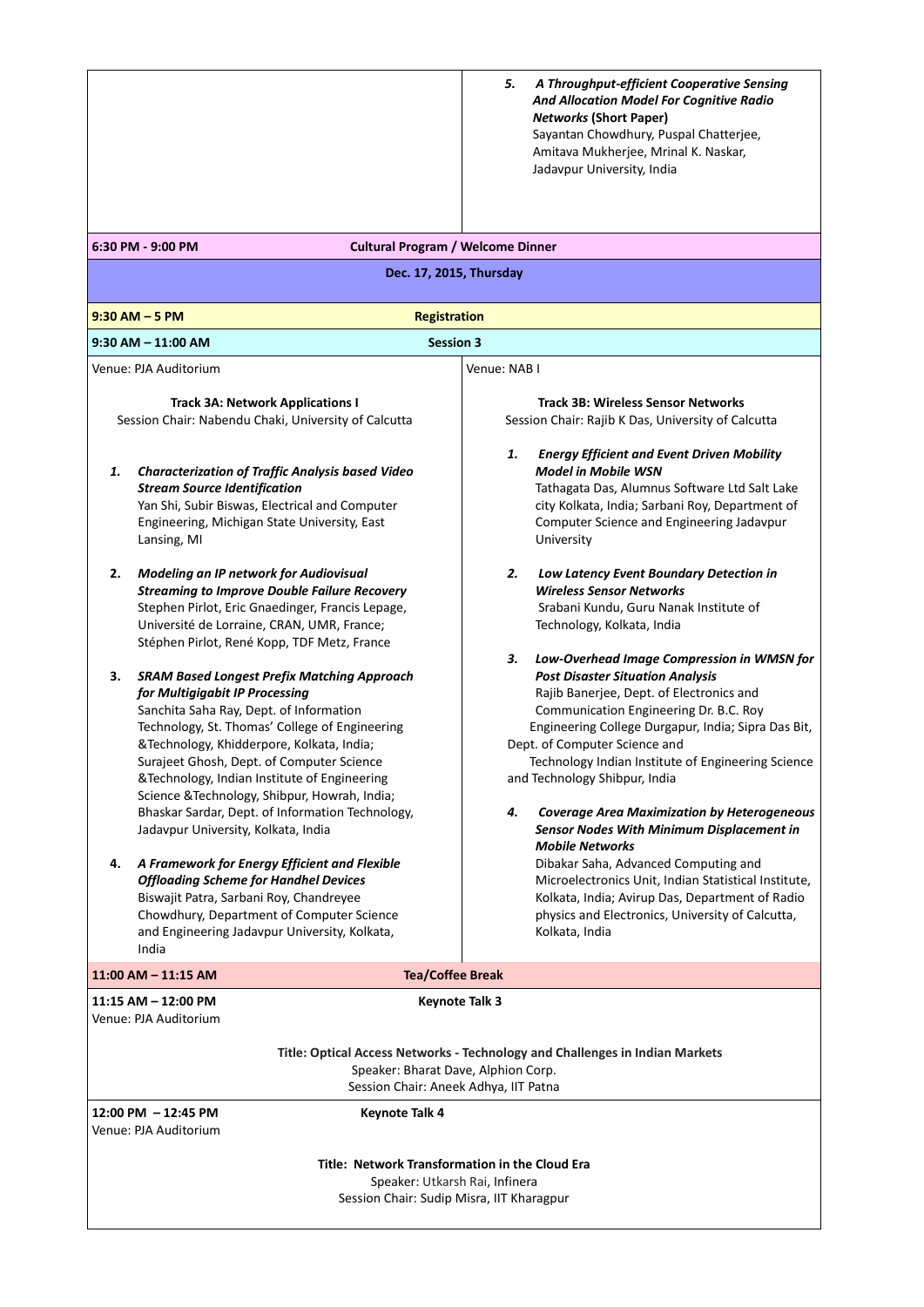**12:45 PM – 1:10 PM Invited Talk 3**  Venue: PJA Auditorium

**Title: TBD**

Speaker: Dell

| Session Chair: Debashis Datta, IIT Kharagpur                                                                                                                                                                                                                                                                                                                                                                                                                                                                                                                                                                                                                                                                                                                                                                                                                                                                                                                                                                                                           |                                                                                                                                                                                                                                                                                                                                                                                                                                                                                                                                                                                                                                                                                                                                                                                                                                                                                                                                                                                                                                                                                                                                                                           |  |  |  |
|--------------------------------------------------------------------------------------------------------------------------------------------------------------------------------------------------------------------------------------------------------------------------------------------------------------------------------------------------------------------------------------------------------------------------------------------------------------------------------------------------------------------------------------------------------------------------------------------------------------------------------------------------------------------------------------------------------------------------------------------------------------------------------------------------------------------------------------------------------------------------------------------------------------------------------------------------------------------------------------------------------------------------------------------------------|---------------------------------------------------------------------------------------------------------------------------------------------------------------------------------------------------------------------------------------------------------------------------------------------------------------------------------------------------------------------------------------------------------------------------------------------------------------------------------------------------------------------------------------------------------------------------------------------------------------------------------------------------------------------------------------------------------------------------------------------------------------------------------------------------------------------------------------------------------------------------------------------------------------------------------------------------------------------------------------------------------------------------------------------------------------------------------------------------------------------------------------------------------------------------|--|--|--|
| $1:10$ PM $- 2:00$ PM<br>Lunch                                                                                                                                                                                                                                                                                                                                                                                                                                                                                                                                                                                                                                                                                                                                                                                                                                                                                                                                                                                                                         |                                                                                                                                                                                                                                                                                                                                                                                                                                                                                                                                                                                                                                                                                                                                                                                                                                                                                                                                                                                                                                                                                                                                                                           |  |  |  |
| Panel 2<br>$2:00$ PM $- 2:45$ PM<br>Venue: PJA Auditorium                                                                                                                                                                                                                                                                                                                                                                                                                                                                                                                                                                                                                                                                                                                                                                                                                                                                                                                                                                                              |                                                                                                                                                                                                                                                                                                                                                                                                                                                                                                                                                                                                                                                                                                                                                                                                                                                                                                                                                                                                                                                                                                                                                                           |  |  |  |
| Title: Optical Networks: Technology and Challenges in Indian Market<br>Panelists: Bharat Dave (Alphion), Somnath Maity (Former CGM, BSNL), Utkarsh Rai (Infinera)<br>Panel moderator: Soven Kumar Dana, Infinera                                                                                                                                                                                                                                                                                                                                                                                                                                                                                                                                                                                                                                                                                                                                                                                                                                       |                                                                                                                                                                                                                                                                                                                                                                                                                                                                                                                                                                                                                                                                                                                                                                                                                                                                                                                                                                                                                                                                                                                                                                           |  |  |  |
| $2:45$ PM $-$ 4:00 PM<br><b>Session 4</b>                                                                                                                                                                                                                                                                                                                                                                                                                                                                                                                                                                                                                                                                                                                                                                                                                                                                                                                                                                                                              |                                                                                                                                                                                                                                                                                                                                                                                                                                                                                                                                                                                                                                                                                                                                                                                                                                                                                                                                                                                                                                                                                                                                                                           |  |  |  |
| Venue: PJA Auditorium                                                                                                                                                                                                                                                                                                                                                                                                                                                                                                                                                                                                                                                                                                                                                                                                                                                                                                                                                                                                                                  | Venue: NAB I                                                                                                                                                                                                                                                                                                                                                                                                                                                                                                                                                                                                                                                                                                                                                                                                                                                                                                                                                                                                                                                                                                                                                              |  |  |  |
| <b>Track 4A: Transport Networks</b><br>Session Chair: Subir Biswas, Michigan State University                                                                                                                                                                                                                                                                                                                                                                                                                                                                                                                                                                                                                                                                                                                                                                                                                                                                                                                                                          | <b>Track 4B: Security</b><br>Session Chair: Sushmita Ruj, ISI, Kolkata                                                                                                                                                                                                                                                                                                                                                                                                                                                                                                                                                                                                                                                                                                                                                                                                                                                                                                                                                                                                                                                                                                    |  |  |  |
| <b>Dynamic Link Adaptation for High Throughput</b><br>1.<br><b>Wireless Access Networks</b><br>Raja Karmakar, Techno India College of<br>Technology Kolkata India; Samiran<br>Chattopadhyay, Department of Information<br>Technology Jadavpur University, Kolkata,<br>India; Sandip Chakraborty, Department of<br>CSE IIT Kharagpur, India<br>2.<br><b>INFLATE: Incremental Wireless Transmission for</b><br><b>Sensor Information in Industrial Environments</b><br>Roman Naumann, Stefan Dietzel, Bjorn<br>Scheuermann, Humboldt-Universitat zu Berlin,<br>Berlin, Germany<br>З.<br><b>Topology Aware Flow Scheduling for Data Center</b><br><b>Network</b><br>Kapil Sharma, Venkataramana Badarla, Indian<br>Institute of Technology Jodhpur, India<br><b>Experimentation and Analysis of Multipath TCP</b><br>4.<br>(Short Paper)<br>Anilal P, B V Sainandan, Siva Sankara Sai S,<br>Department of Physics, Sri Sathya Sai Institute<br>of Higher Learning, Prasanthinilayam, India;<br>Prabhakara Yellai, Cisco Systems, Inc,<br>Bangalore, India | <b>PairVoting: A Secure Online Voting Scheme</b><br>1.<br>Using Pairing-Based Cryptography and Fuzzy<br><b>Extractor</b><br>Nazatul Haque Sultan, Ferdous Ahmed Barbhuiya,<br>Indian Institute of Information Technology<br>Guwahati; Nityananda Sarma, Tezpur University<br>Assam, India<br>2.<br>Rangegram: A Novel Payload based Anomaly<br><b>Detection Technique Against Web Traffic</b><br>Mayank Swarnkar, Neminath Hubballi, Discipline<br>of Computer Science and Engineering, School of<br>Engineering Indian Institute of Technology Indore<br><b>Capacity Improvement of Reversible Data</b><br>з.<br><b>Hiding through Better Predictions and Double</b><br><b>Cycle Embedding</b><br>A H M Kamal, Jatiya Kabi Kazi Nazrul Islam<br>University, Bangladesh University of Engineering<br>and Technology Dhaka, Bangladesh; Mohammad<br>Mahfuzul Islam, Dept. Computer Science and<br>Engineering Bangladesh University of Engineering<br>and Technology Dhaka, Bangladesh<br>4.<br>Quantifying the Security of a QKD Protocol<br>(Short Paper)<br>Abhishek Parakh, Nebraska University Center for<br>Information Assurance University of Nebraska at<br>Omaha |  |  |  |
| $4:00$ PM $- 4:15$ PM                                                                                                                                                                                                                                                                                                                                                                                                                                                                                                                                                                                                                                                                                                                                                                                                                                                                                                                                                                                                                                  | <b>Tea/Coffee Break</b>                                                                                                                                                                                                                                                                                                                                                                                                                                                                                                                                                                                                                                                                                                                                                                                                                                                                                                                                                                                                                                                                                                                                                   |  |  |  |
| 4:15 PM - 4:40 PM<br>Keynote Talk 5<br>Venue: PJA Auditorium<br>Title: Telco 2020 - Delivering New Experiences                                                                                                                                                                                                                                                                                                                                                                                                                                                                                                                                                                                                                                                                                                                                                                                                                                                                                                                                         |                                                                                                                                                                                                                                                                                                                                                                                                                                                                                                                                                                                                                                                                                                                                                                                                                                                                                                                                                                                                                                                                                                                                                                           |  |  |  |
| Speaker: Ayan Mukerji, Wipro Technologies<br>Session Chair: Adrish Banerjee, IIT Kanpur                                                                                                                                                                                                                                                                                                                                                                                                                                                                                                                                                                                                                                                                                                                                                                                                                                                                                                                                                                |                                                                                                                                                                                                                                                                                                                                                                                                                                                                                                                                                                                                                                                                                                                                                                                                                                                                                                                                                                                                                                                                                                                                                                           |  |  |  |
| Ph.D. Student Forum/ Poster Session/ Demo/ Exhibit/ Talk from Springer<br>4:40 PM - 5:40 PM                                                                                                                                                                                                                                                                                                                                                                                                                                                                                                                                                                                                                                                                                                                                                                                                                                                                                                                                                            |                                                                                                                                                                                                                                                                                                                                                                                                                                                                                                                                                                                                                                                                                                                                                                                                                                                                                                                                                                                                                                                                                                                                                                           |  |  |  |
| Ph.D. Student Forum<br>Venue: NAB I<br>Session Chair: Goutam Chakraborty, Iwate Prefectural                                                                                                                                                                                                                                                                                                                                                                                                                                                                                                                                                                                                                                                                                                                                                                                                                                                                                                                                                            | Demo/Exhibits<br>Venue: NAB II<br>Session Chair: Himadri S. Paul, TCS Kolkata                                                                                                                                                                                                                                                                                                                                                                                                                                                                                                                                                                                                                                                                                                                                                                                                                                                                                                                                                                                                                                                                                             |  |  |  |
| University/ Krishnendu Mukhopadhyaya, ISI, Kolkata                                                                                                                                                                                                                                                                                                                                                                                                                                                                                                                                                                                                                                                                                                                                                                                                                                                                                                                                                                                                     |                                                                                                                                                                                                                                                                                                                                                                                                                                                                                                                                                                                                                                                                                                                                                                                                                                                                                                                                                                                                                                                                                                                                                                           |  |  |  |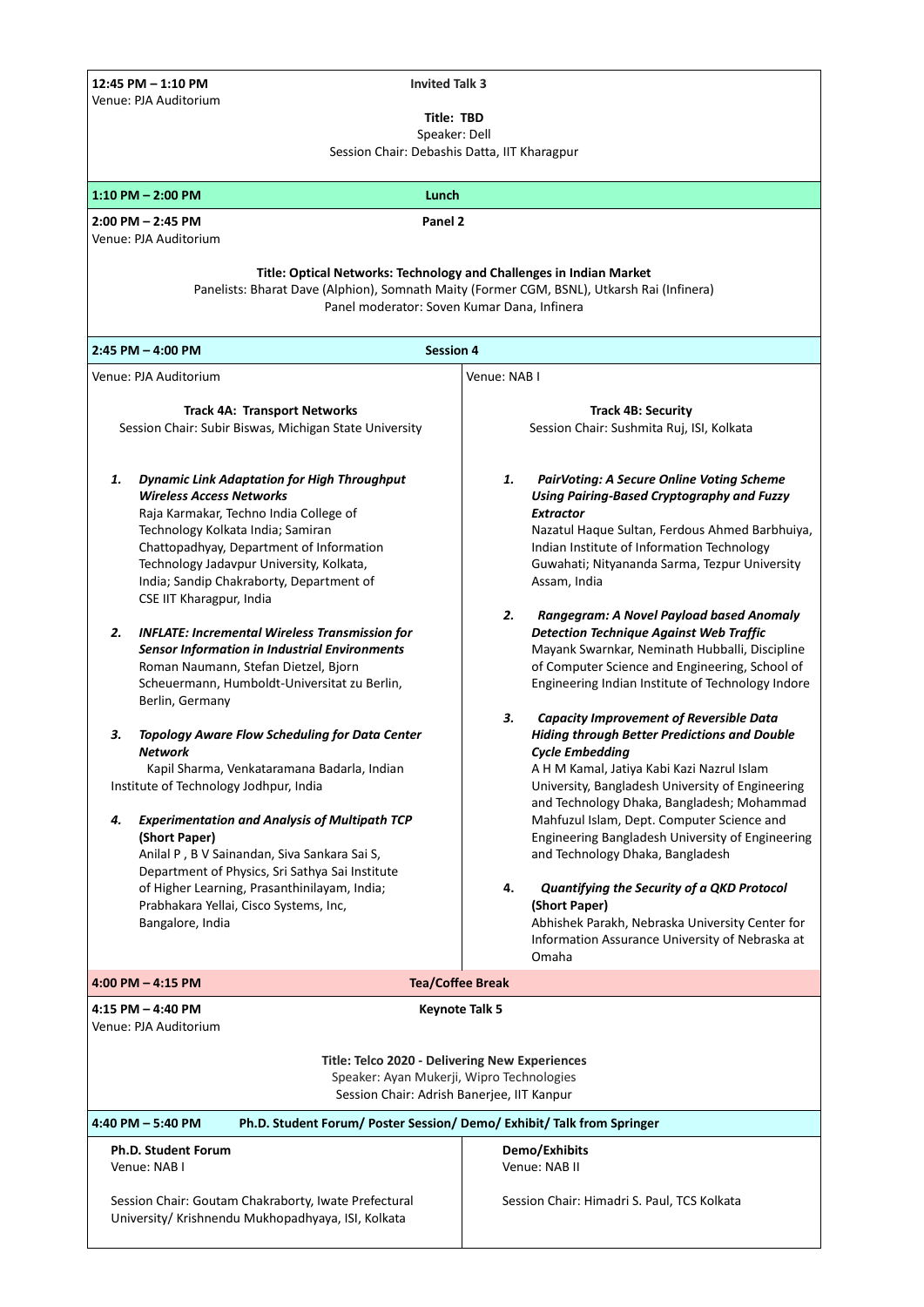- *1. Enhancement of Wireless Sensor Network Lifetime by Clustering Technique*  Veena Anand, Department of Information Technology, National Institute of Technology, Raipur, India 2. *Gathering of Anonymous and Oblivious Fat Robots with Limited Visibility without Collision* Debasish Pattanayak, Department of Mathematics
- **3.** *Power Optimization and Security Analysis of 5G Wireless Communication Networks* Akhil Gupta, School of Electronics and Communication Engineering Shri Mata Vaishno Devi University Katra, India

Indian Institute of Technology Guwahati

- *4. Cross Layer Adaptive TCP Congestion Control in IEEE 802.11e QoS MAC in Mobile Ad Hoc Networks* Mahadev Gawas, Department of Computer Science BITS PILANI K.K. Birla Goa campus
- **5.** *Distributed Coverage and Area Estimation in Wireless Sensor Networks* Dibakar Saha, Advanced Computing & Microelectronics Unit Indian Statistical Institute, Kolkata, India

## **4:40 PM – 5:40 PM**

Venue: PJA Auditorium Foyer

## **Poster Session**

Session Chair: Sasanka Roy , ISI, Kolkata

- *1. New Protocols for Quantum Public Key Cryptography* Abhishek Parakh, University of Nebraska at Omaha, USA
- *2. Co-channel Interference Constrained Spectrum Allocation with Simultaneous Power and Network Capacity Optimization using PSO in Cognitive Radio Network*  Seemanti Saha and Pratik Tiwari, National Institute of Technology Patna, India
- *3. Performance of Secondary User with Combined RF and Non-RF based Energy-Harvesting in Cognitive Radio Network*

Abhijit Bhowmick, Sanjay Dhar Roy, Sumit Kundu, NIT, Durgapur, India

- *4. Low Complexity Signal Detection Technique for SFBC-OFDM Systems*  Jyoti Patra, National Institute of Technology Rourkela, India
- *5. Real-time Monitoring of Network Latency in Software Defined Networks*  Debanshu Sinha, Hari Babu, Sundar Subramaniam, BITS Pilani, India
- *6. Dynamic Virtual Backbone based Routing in Cognitive Radio Networks*  Monisha Devi, Nityananda Sarma, Sanjib Kr. Deka, Tezpur University, India
- *7. A Framework for Continuity of Mission-Critical Network Services*  Rajiv Kumar, Jaypee University of Information Technology, India; Piotr A Cholda, AGH University of Science and Technology, Poland
- *8. Exploiting DHCP Server-side IP Address Conflict Detection: A DHCP Starvation Attack* Nikhil Tripathi and Neminath Hubballi, Indian Institute of Technology Indore, India

**4:40 PM – 5:40 PM Talk from Springer**  Venue: PJA Auditorium

 **How to Write for and Get Published in International Scientific Journals** Speaker: Swati Mehereshi, Springer

**7:00 PM – 9:00 PM Conference Banquet Dinner**

- *1. NetSim™ -Model, Predict, Validate. Intelligent Network Design* **TETCOS**
- *2. Development and Performance Analysis of Wireless Sensor Network System for Health Monitoring of Civil Structure* CSIR-Central Mechanical Engineering Research Institute, Durgapur
- *3. pProf: Component Utilization Based Power Consumption Model for Estimating Energy Cost in Internetwork of Context Sensing Things (IoCST)*  Shiv Nadar University
- *4.**Agriculture IoT - A Step Towards Smart Farming* Sri Sathya Sai Institute of Higher Learning
- **5.** *Demonstration of a Smart Communication System using LiFi* Sri Sathya Sai Institute of Higher Learning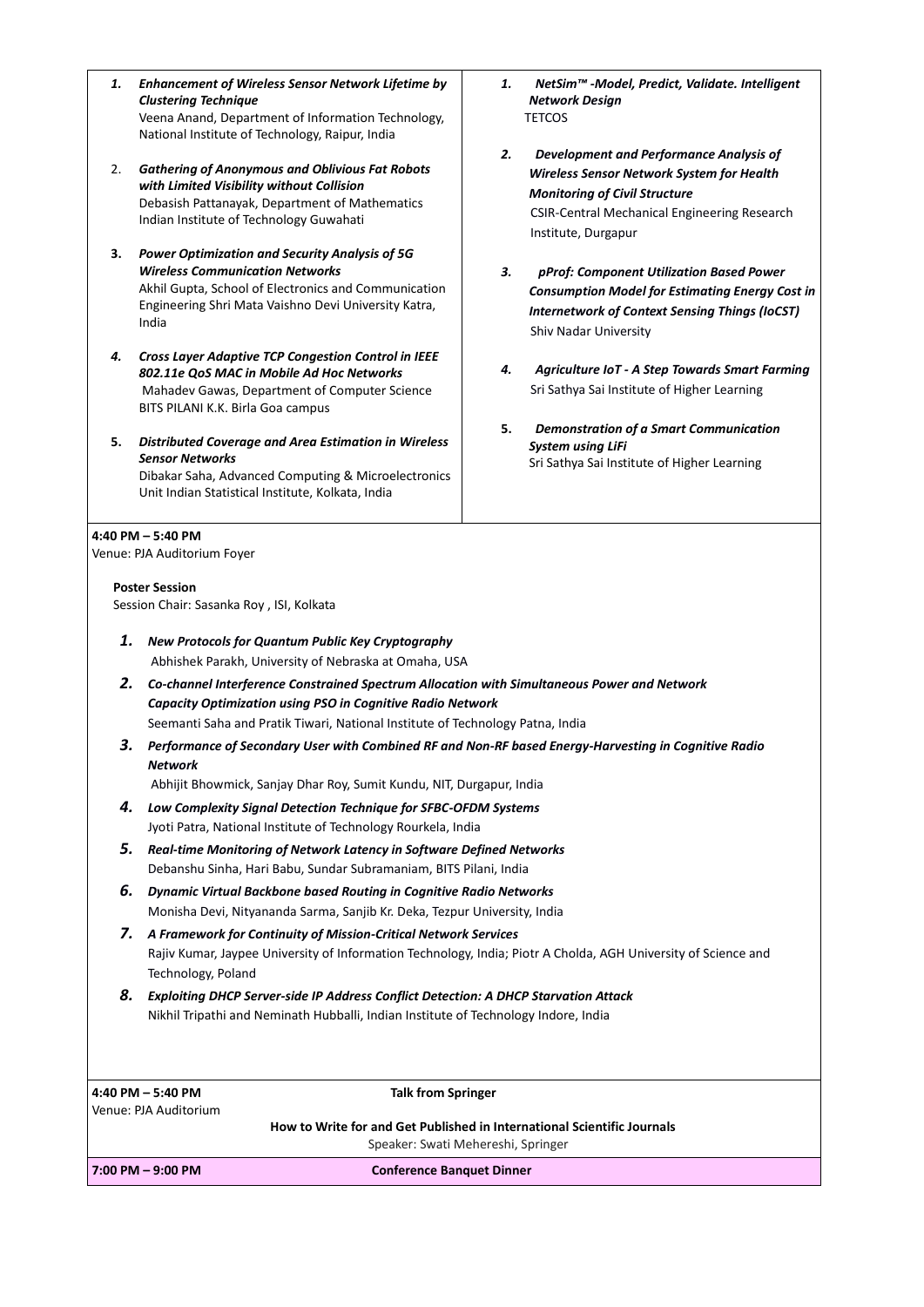| Dec. 18, 2015, Friday                                                                                                                                                                                                                                                                                                                                                                        |                                                                                                                                                                                                                                                                                                                                                                                                        |  |
|----------------------------------------------------------------------------------------------------------------------------------------------------------------------------------------------------------------------------------------------------------------------------------------------------------------------------------------------------------------------------------------------|--------------------------------------------------------------------------------------------------------------------------------------------------------------------------------------------------------------------------------------------------------------------------------------------------------------------------------------------------------------------------------------------------------|--|
| $9AM - 1PM$<br><b>Registration</b>                                                                                                                                                                                                                                                                                                                                                           |                                                                                                                                                                                                                                                                                                                                                                                                        |  |
| $9:30$ AM $- 11:30$ AM<br><b>Session 5</b>                                                                                                                                                                                                                                                                                                                                                   |                                                                                                                                                                                                                                                                                                                                                                                                        |  |
|                                                                                                                                                                                                                                                                                                                                                                                              |                                                                                                                                                                                                                                                                                                                                                                                                        |  |
| Venue: PJA Auditorium                                                                                                                                                                                                                                                                                                                                                                        | Venue: NAB I                                                                                                                                                                                                                                                                                                                                                                                           |  |
| <b>Track 5A: SDN and Network Virtualization</b><br>Session Chair: Krishna Sivalingam, IIT Madras                                                                                                                                                                                                                                                                                             | <b>Track 5B: Signal Processing</b><br>Session Chair: Sumit Kundu, NIT Durgapur                                                                                                                                                                                                                                                                                                                         |  |
| 1.<br><b>Dynamic Multi-hop Switch Handoffs in Software</b><br><b>Defined Wireless Mesh Networks</b><br>Aditya Vamsi Mamidi, Sarath Babu, B. S. Manoj,<br>Indian Institute of Space Science and Technology,<br>Thiruvananthapuram, India                                                                                                                                                      | Joint Time and Frequency Offset Estimation<br>1.<br>for DMIMO-OFDM in Vehicular Networks<br>Sucharita Chakraborty, Debarati Sen, GSSST,<br>Indian Institute of Technology, Kharagpur, India                                                                                                                                                                                                            |  |
| 2.<br>Cross-Layer Switch handover in Software<br><b>Defined Wireless Networks</b><br>Yashwanth Reddy, Indian Institute of Space<br>Science and Technology, Thiruvananthapuram,<br>India; Dilip Krishnaswamy, IBM Research Labs,<br>Bangalore, India; B. S. Manoj, Indian Institute of<br>Space Science and Technology,<br>Thiruvananthapuram, India                                          | 2.<br>Receiver Sensitivity Improvement of OFDM-<br>FSO Link using SRM device<br>Pravindra Kumar, School of Computing and<br>Electrical Engineering Indian Institute of<br>Technology Mandi; Anand Srivastava,<br>Department of Electronics & Communications<br>Engineering Indraprastha Institute of<br>Information Technology Delhi                                                                   |  |
| з.<br>Carbon-Aware Routing in Software Defined Inter<br><b>Data Center Network</b><br>Deepshikha Singh, Graphic Era University,<br>Dehradun, Uttarakhand, India; Gitanjali<br>Chandwani, Dehradun, Uttarakhand, India, G. S.<br>Sanyal School of Telecommunication, I.I.T<br>Kharagpur, Kharagpur, India                                                                                     | З.<br><b>Nonlinear Distortion Analysis of Multi-Band</b><br><b>Carrier Aggregated OFDM Signals</b><br>Priya Singhal, Parag Aggarwal, Vivek Ashok<br>Bohara, Wirocomm Research Group,<br>Department of Electronics and Communication<br>Indraprastha Institute of Information<br>Technology Delhi, New Delhi, India                                                                                     |  |
| 4.<br>An Open Source based Network as a Service<br>(NaaS) Platform for Cloud Provisioning<br>Shameemraj M Nadaf, Hemant Kumar Rath, Arun<br>Kumar A V, Samar Shailendra, Anantha Simha,<br>CTO Networks Lab, Bangalore, Tata Consultancy<br>Services Ltd, India                                                                                                                              | 4.<br>An Improved Numerical Optimization Method<br>for Efficient Beam Search in 60 GHz Indoor<br><b>Millimeter Wave Wireless Networks</b><br>Shajahan Kutty, Debarati Sen, G. S. Sanyal<br>School of Telecommunications, Indian Institute<br>of Technology, Kharagpur, India                                                                                                                           |  |
| 5.<br>A Hybrid Queuing Model for Virtual Machine<br><b>Placement in Cloud Data Center (Short Paper)</b><br>Sourav Kanti Addya, Ashok Kumar Turuk,<br>Bibhudatta Sahoo, Department of Computer<br>Science and Engineering National Institute of<br>Technology, Rourkela, India; Mahasweta Sarkar,<br>Department of Electrical and Computer<br>Engineering San Diego State University, CA, USA | 5.<br><b>Full-Duplex Transceiver for Future Cellular</b><br>Network: A Smart Antenna Approach<br>handan Pradhan, Garimella Rama Murthy,<br>Signal Processing and Communication<br>Research Center International Institute of<br>Information Technology, Hyderabad, India<br><b>Genetic Max-SINR Algorithm for Interference</b><br>6.<br><b>Alignment</b><br>Navneet Garg, Govind Sharma, Department of |  |
| On Service Chaining using Virtual Network<br>6.<br><b>Functions in Network-enabled Cloud Systems</b><br>(Short Paper)<br>Abhishek Gupta, M. Farhan Habib, Pulak<br>Chowdhury, Massimo Tornatore, Biswanath<br>Mukherjee, University of California, Davis, USA                                                                                                                                | Electrical Engineering, Indian Institute of<br>Technology Kanpur, Kanpur, India                                                                                                                                                                                                                                                                                                                        |  |
| <b>Invited Talks</b><br>11:30 AM - 11:55 AM                                                                                                                                                                                                                                                                                                                                                  |                                                                                                                                                                                                                                                                                                                                                                                                        |  |
|                                                                                                                                                                                                                                                                                                                                                                                              |                                                                                                                                                                                                                                                                                                                                                                                                        |  |
| Venue: PJA Auditorium<br>Invited Talk 4: A Scalable Model for Multi-Period Virtual<br><b>Network Mapping for Resilient Multi-Site Data Centers</b><br>Speaker: Brigette Jaumard, Concordia Univ.<br>Session Chair: Krishna Sivalingam, IIT Madras                                                                                                                                            | Venue: NAB I<br><b>Invited Talk 5: Hybrid Plasmonics for Computer</b><br><b>Interconnects and Sensing</b><br>Speaker: Lech Wosinski, KTH, Sweden<br>Session Chair: Sumit Kundu, NIT Durgapur                                                                                                                                                                                                           |  |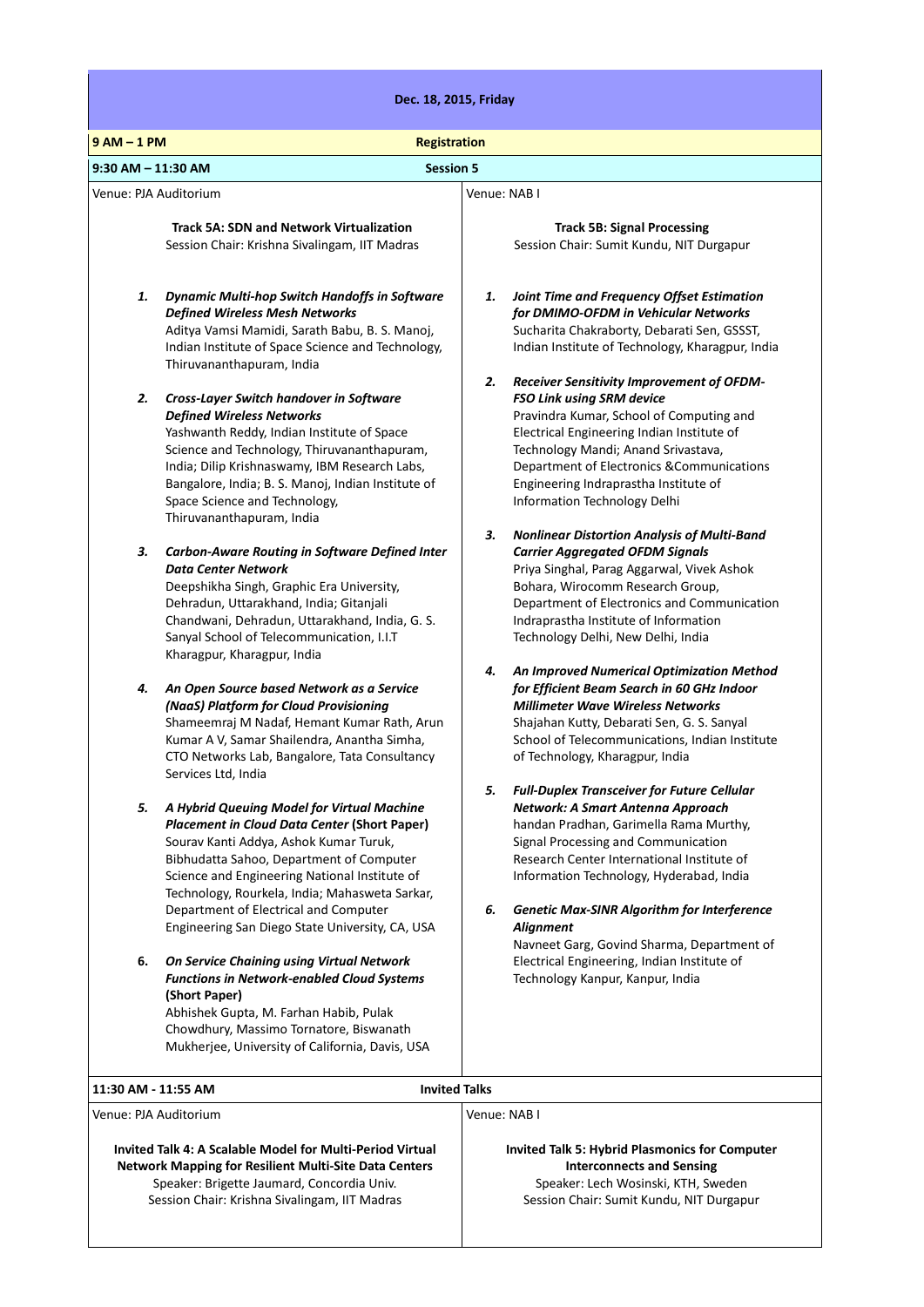| 11:55 AM - 12:10 PM<br><b>Tea/Coffee Break</b>                                                                                                                                                                                                                                                                                                                                                                                                                                                                                                                                                                                                                                                                                                                                                                                                                                               |                                                                                                                                                                                                                                                                                                                                                                                                                                                                                                                                                                                                                                                                                                                                                                                                                                                                                                                                                                                                                                                                        |  |
|----------------------------------------------------------------------------------------------------------------------------------------------------------------------------------------------------------------------------------------------------------------------------------------------------------------------------------------------------------------------------------------------------------------------------------------------------------------------------------------------------------------------------------------------------------------------------------------------------------------------------------------------------------------------------------------------------------------------------------------------------------------------------------------------------------------------------------------------------------------------------------------------|------------------------------------------------------------------------------------------------------------------------------------------------------------------------------------------------------------------------------------------------------------------------------------------------------------------------------------------------------------------------------------------------------------------------------------------------------------------------------------------------------------------------------------------------------------------------------------------------------------------------------------------------------------------------------------------------------------------------------------------------------------------------------------------------------------------------------------------------------------------------------------------------------------------------------------------------------------------------------------------------------------------------------------------------------------------------|--|
| 12:10 PM - 12:55 PM<br><b>Keynote Talk 6</b>                                                                                                                                                                                                                                                                                                                                                                                                                                                                                                                                                                                                                                                                                                                                                                                                                                                 |                                                                                                                                                                                                                                                                                                                                                                                                                                                                                                                                                                                                                                                                                                                                                                                                                                                                                                                                                                                                                                                                        |  |
| Venue: PJA Auditorium<br><b>Title: Smart Sensing with Smart Sensors</b><br>Speaker: Prasant Mohapatra, UC Davis<br>Session Chair: Biswanath Mukherjee, UC Davis                                                                                                                                                                                                                                                                                                                                                                                                                                                                                                                                                                                                                                                                                                                              |                                                                                                                                                                                                                                                                                                                                                                                                                                                                                                                                                                                                                                                                                                                                                                                                                                                                                                                                                                                                                                                                        |  |
| 12:55 PM - 1:20 PM                                                                                                                                                                                                                                                                                                                                                                                                                                                                                                                                                                                                                                                                                                                                                                                                                                                                           | <b>Invited Talk 6</b>                                                                                                                                                                                                                                                                                                                                                                                                                                                                                                                                                                                                                                                                                                                                                                                                                                                                                                                                                                                                                                                  |  |
| Venue: PJA Auditorium<br><b>Title: Cyber Security: Some Thoughts</b><br>Speaker: Mr. Susheel Verma, DRDO<br>Session Chair: Santi P. Maity, IIEST, Shibpur                                                                                                                                                                                                                                                                                                                                                                                                                                                                                                                                                                                                                                                                                                                                    |                                                                                                                                                                                                                                                                                                                                                                                                                                                                                                                                                                                                                                                                                                                                                                                                                                                                                                                                                                                                                                                                        |  |
| $1:20$ PM $- 2:15$ PM<br>Lunch                                                                                                                                                                                                                                                                                                                                                                                                                                                                                                                                                                                                                                                                                                                                                                                                                                                               |                                                                                                                                                                                                                                                                                                                                                                                                                                                                                                                                                                                                                                                                                                                                                                                                                                                                                                                                                                                                                                                                        |  |
| Panel 3<br>$2:15$ PM $-3:00$ PM<br>Venue: PJA Auditorium                                                                                                                                                                                                                                                                                                                                                                                                                                                                                                                                                                                                                                                                                                                                                                                                                                     |                                                                                                                                                                                                                                                                                                                                                                                                                                                                                                                                                                                                                                                                                                                                                                                                                                                                                                                                                                                                                                                                        |  |
| Title: Make in India: Leapfrogging to the Next Generation Telecom Technologies<br>Panelists: Goutam Kr. Audhya (Bharat Broadband Network Limited), K V S Hari (IISc),<br>Susheel Verma (DRDO), Sudhir Dixit (Basic Internet Foundation)<br>Panel Moderator: Pamela Kumar, CCICI                                                                                                                                                                                                                                                                                                                                                                                                                                                                                                                                                                                                              |                                                                                                                                                                                                                                                                                                                                                                                                                                                                                                                                                                                                                                                                                                                                                                                                                                                                                                                                                                                                                                                                        |  |
| $3:00$ PM $-3:45$ PM<br><b>Keynote Talk 7</b><br>Venue: PJA Auditorium                                                                                                                                                                                                                                                                                                                                                                                                                                                                                                                                                                                                                                                                                                                                                                                                                       |                                                                                                                                                                                                                                                                                                                                                                                                                                                                                                                                                                                                                                                                                                                                                                                                                                                                                                                                                                                                                                                                        |  |
| <b>Title: TBD</b>                                                                                                                                                                                                                                                                                                                                                                                                                                                                                                                                                                                                                                                                                                                                                                                                                                                                            |                                                                                                                                                                                                                                                                                                                                                                                                                                                                                                                                                                                                                                                                                                                                                                                                                                                                                                                                                                                                                                                                        |  |
| Speaker: Cisco<br>Session Chair: Goutam Kumar Audhya                                                                                                                                                                                                                                                                                                                                                                                                                                                                                                                                                                                                                                                                                                                                                                                                                                         |                                                                                                                                                                                                                                                                                                                                                                                                                                                                                                                                                                                                                                                                                                                                                                                                                                                                                                                                                                                                                                                                        |  |
| $3:45$ PM $-$ 4:10 PM<br><b>Invited Talk 7</b>                                                                                                                                                                                                                                                                                                                                                                                                                                                                                                                                                                                                                                                                                                                                                                                                                                               |                                                                                                                                                                                                                                                                                                                                                                                                                                                                                                                                                                                                                                                                                                                                                                                                                                                                                                                                                                                                                                                                        |  |
| Venue: PJA Auditorium<br>Title: Evolution of Packet-Optical in Transport Networks<br>Speaker: Mohit Mishra, Infinera                                                                                                                                                                                                                                                                                                                                                                                                                                                                                                                                                                                                                                                                                                                                                                         |                                                                                                                                                                                                                                                                                                                                                                                                                                                                                                                                                                                                                                                                                                                                                                                                                                                                                                                                                                                                                                                                        |  |
| Session Chair: Pamela Kumar, CCICI                                                                                                                                                                                                                                                                                                                                                                                                                                                                                                                                                                                                                                                                                                                                                                                                                                                           |                                                                                                                                                                                                                                                                                                                                                                                                                                                                                                                                                                                                                                                                                                                                                                                                                                                                                                                                                                                                                                                                        |  |
| <b>Tea/Coffee Break</b><br>4:10 PM - 4:30 PM<br>4:30 PM - 6:15 PM<br><b>Session 6</b>                                                                                                                                                                                                                                                                                                                                                                                                                                                                                                                                                                                                                                                                                                                                                                                                        |                                                                                                                                                                                                                                                                                                                                                                                                                                                                                                                                                                                                                                                                                                                                                                                                                                                                                                                                                                                                                                                                        |  |
| Venue: PJA Auditorium                                                                                                                                                                                                                                                                                                                                                                                                                                                                                                                                                                                                                                                                                                                                                                                                                                                                        | Venue: NAB I                                                                                                                                                                                                                                                                                                                                                                                                                                                                                                                                                                                                                                                                                                                                                                                                                                                                                                                                                                                                                                                           |  |
| <b>Track 6A: Internet of Things</b><br>Session Chair: Madhubanti Maitra, Jadavpur University, India                                                                                                                                                                                                                                                                                                                                                                                                                                                                                                                                                                                                                                                                                                                                                                                          | <b>Track 6B: Network Applications II</b><br>Session Chair: Sipra Das Bit, IIEST                                                                                                                                                                                                                                                                                                                                                                                                                                                                                                                                                                                                                                                                                                                                                                                                                                                                                                                                                                                        |  |
| <b>CAPCoS: Context-aware PAN Coordinator Selection</b><br>1.<br>for Soldiers-Health Monitoring in Battlefield<br>Soumen Moulik, Sudip Misra, Chandan Chakraborty,<br>Indian Institute of Technology, Kharagpur, India<br>Target Coverage using a Collaborative Platform for<br>2.<br><b>Sensor Cloud (WSN)</b><br>Biplab K. Sen, Sunirmal Khatua, Rajib K. Das,<br>Department of Computer Science and Engineering,<br>University of Calcutta, India<br><b>Enhancing 6LoWPAN Schemes to Support Priority</b><br>З.<br><b>Driven Routing</b><br>Ranabir Saha, Suman Sankar Bhunia, Nandini<br>Mukherjee, Jadavpur University, Kolkata, India<br>Mechanism for Adaptive and Context-aware Inter-IoT<br>4.<br><b>Communication (IoT)</b><br>Sudipta Ghosh, Head-Intellectual Property<br>Management Wipro Limited, India; Swaminathan<br>Seetharaman, DMTS-Senior Member Wipro Limited,<br>India | 1.<br>Decision Making in Assessment of RRAP of<br><b>WSN using Fuzzy-Hybrid Approach Avishek</b><br>Banerjee, Department of Information<br>Technology, Asansol Engineering College,<br>Asansol, India, Mihai Gavrilas, Gheorghe<br>Grigoras, Electrical Engineering Faculty,<br>Gheorghe Asachi" Technical University of Iasi,<br>Romania, Samiran Chattopadhyay,<br>Department of Information Technology,<br>Jadavpur University, Kolkata, India<br>2.<br><b>Adaptive Path Selection for High Throughput</b><br><b>Heterogeneous Wireless Mesh Networks</b><br>Amrita Bose Paul, Dept of CSE IIT Guwahati,<br>Assam, India; Sandip Chakraborty, Dept of CSE<br>IIT Kharagpur, West Bengal, India; Suddhasil<br>De, Dept of CSE IIIT Guwahati, Assam, India;<br>Sukumar Nandi, Santosh Biswas, Dept of CSE<br>IIT Guwahati, Assam, India<br>З.<br><b>Maximum Lifetime Scheduling for Area</b><br><b>Coverage in Wireless Sensor Networks</b><br>Ritamshirsa Choudhuri, Rajib K Das,<br>Department of Computer Science and<br><b>Engineering University of Calcutta</b> |  |